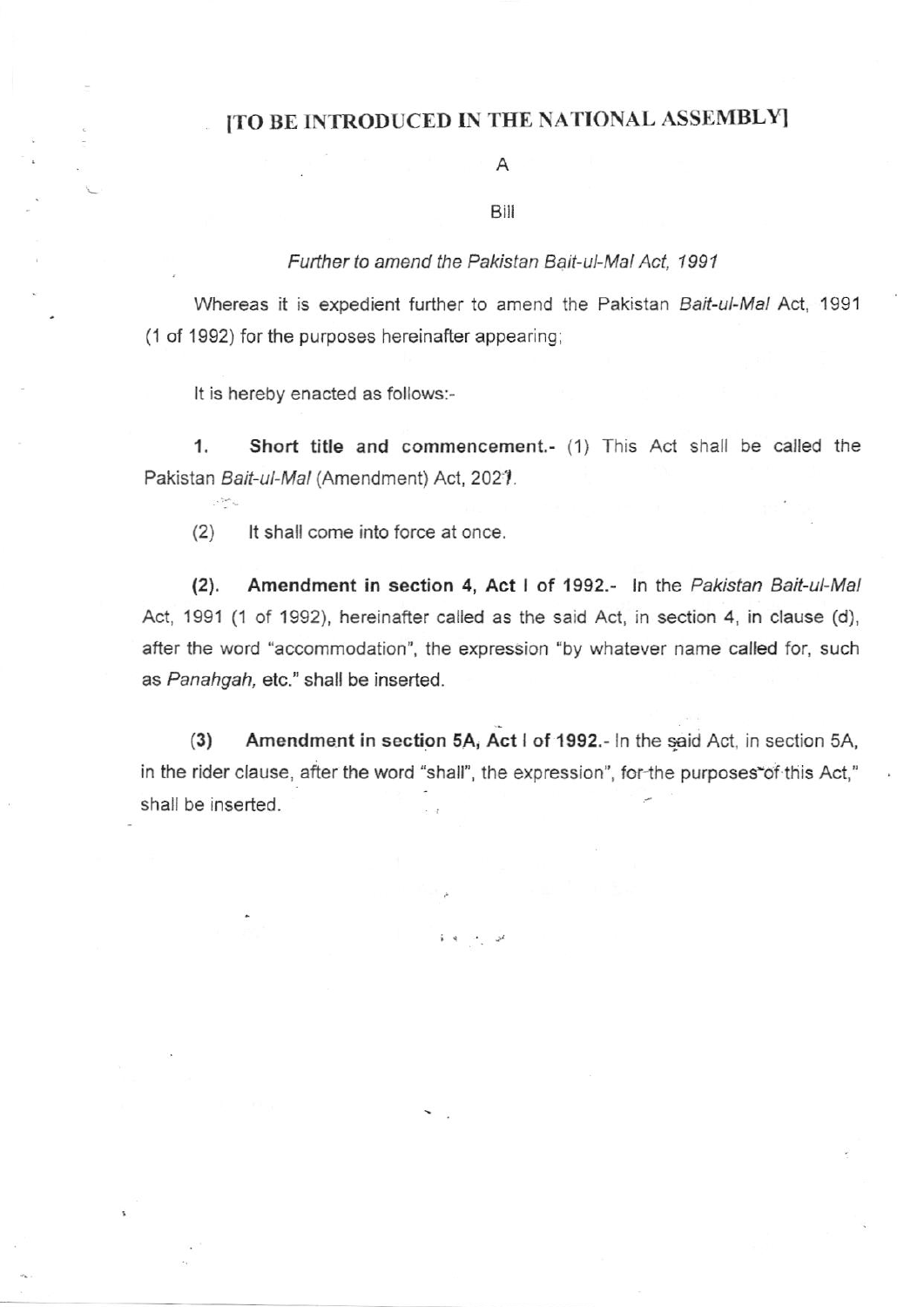#### STATEMENT OF OBJECTS AND REASONS

Ehsaas Strategy under initiative No.38 inter-allia include Establishment of Panagah in major cities of Pakistan being the fact leading to Amendments in Pakistan Bait-ul-Mal Act 1992.

2. In pursuance of section 4 of Pakistan Bait-ul-Mal Act, the Pakistan Bait-ul-Mal provides residential accommodation and necessary facilities including financial assistance to destitute and needy widows, orphans, invalid, infirm and other needy person. As per record the word "Panagah" is not specifically mentioned in the Goveming Law of PBM.

3. Hence, in order to ensure sustainability of aforementioned social services through Panagah, a suitable legal framework and insertion is deemed necessary to be placed for catering all its operation throughout the country. In order to address these issues following three amendments are inevitable to be made in the Pakistan Bait-ul-Mal Act 1992:-

- $\mathbf{i}$ . Amendment in definition clause of Pakistan Bait-ul-Mai Act 1992 by inserting of clause (f) "Accommodation include Panagah for the needy". -
- t1. Words "Including Panagah" to be inserted in section 4(d) after words residential accommodation.
- iii. In sub section (b) of section  $5(a)$  words "for all purpose as mentioned in this Act" to be inserted after words work and budget.

 $\frac{1}{l}$ 

t',

(IMRAN KIIAN) Minister in-Charge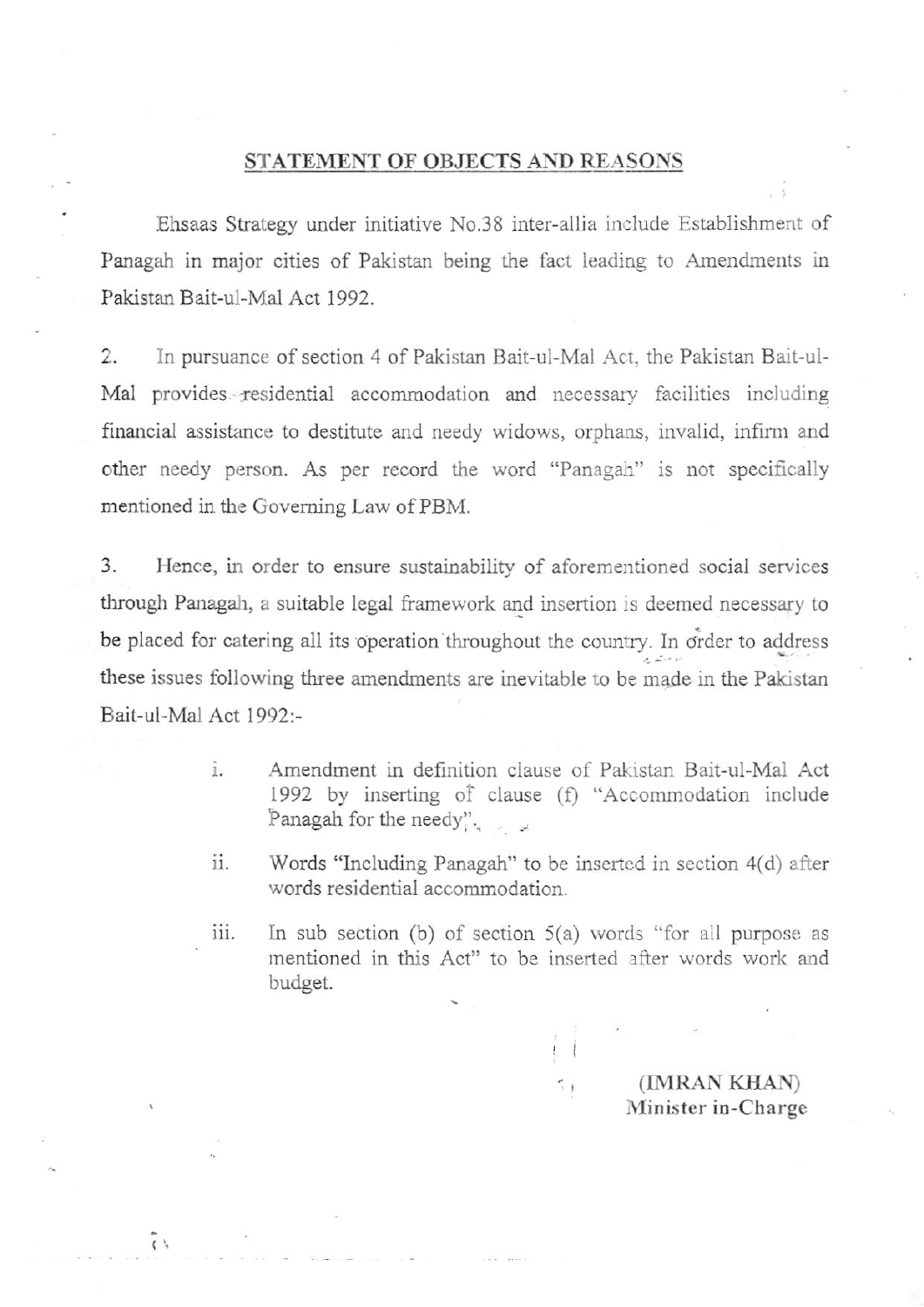[قومی اسمبلی میں پیش کرنے کے لئے]

# ياكستان بيت المال اليكث،١٩٩١ء ميس مزيد ترميم كرنے كابل

ہرگاہ کہ بیقرین مصلحت ہے کہ بعدازیں رونما ہونے والی اغراض کے لیے پاکستان بیت المال ایکٹ،۱۹۹۱ء (ابابت۱۹۹۲ء) میں مزید ترمیم کی جائے؛ بذريعه مذاحسب ذيل قانون وشع كياجاتا ہے:۔ محتقر عنوان اورآغازنفاذ: ـ (۱) یہ ایکٹ پاکستان بیت المال (ترمیمی) ایکٹ ۲۰۲۰ء کے نام سے موسوم ہوگا۔ (۲) یہ فی الفورنافذ العمل ہوگا۔ ۲\_\_ **ایکٹ نمبرا بابت1991ء کی ،دفعہ میں ترمیم:۔\_** پاکستان بیت المال ایکٹ1991ء(ابابت

۱۹۹۲ء) میں بعدازیں جو مذکورہ ایکٹ کےطور پرموسوم ہے، کی دفعہ ہیں بثق ( د ) میں،لفظ''اقامت گاہ'' کے بعد عبارت''جس نام سے بھی موسوم ہو، جیسا کہ پناہ گاہ، دغیرہ'' کوشامل کر دیاجائے گا۔

نسق اليكث تمبرآباً بت1997ء كى، وقعه۵ الف ميل ترميم: \_\_\_\_ *ندكوره ايكث ميں، دفع*ه الف میں، بالائی شق میں،لفظ''گا'' کے بعدعبارت'،اس ایکٹ کی اغراض کے لیے'' کوشامل کردیاجائے گا۔